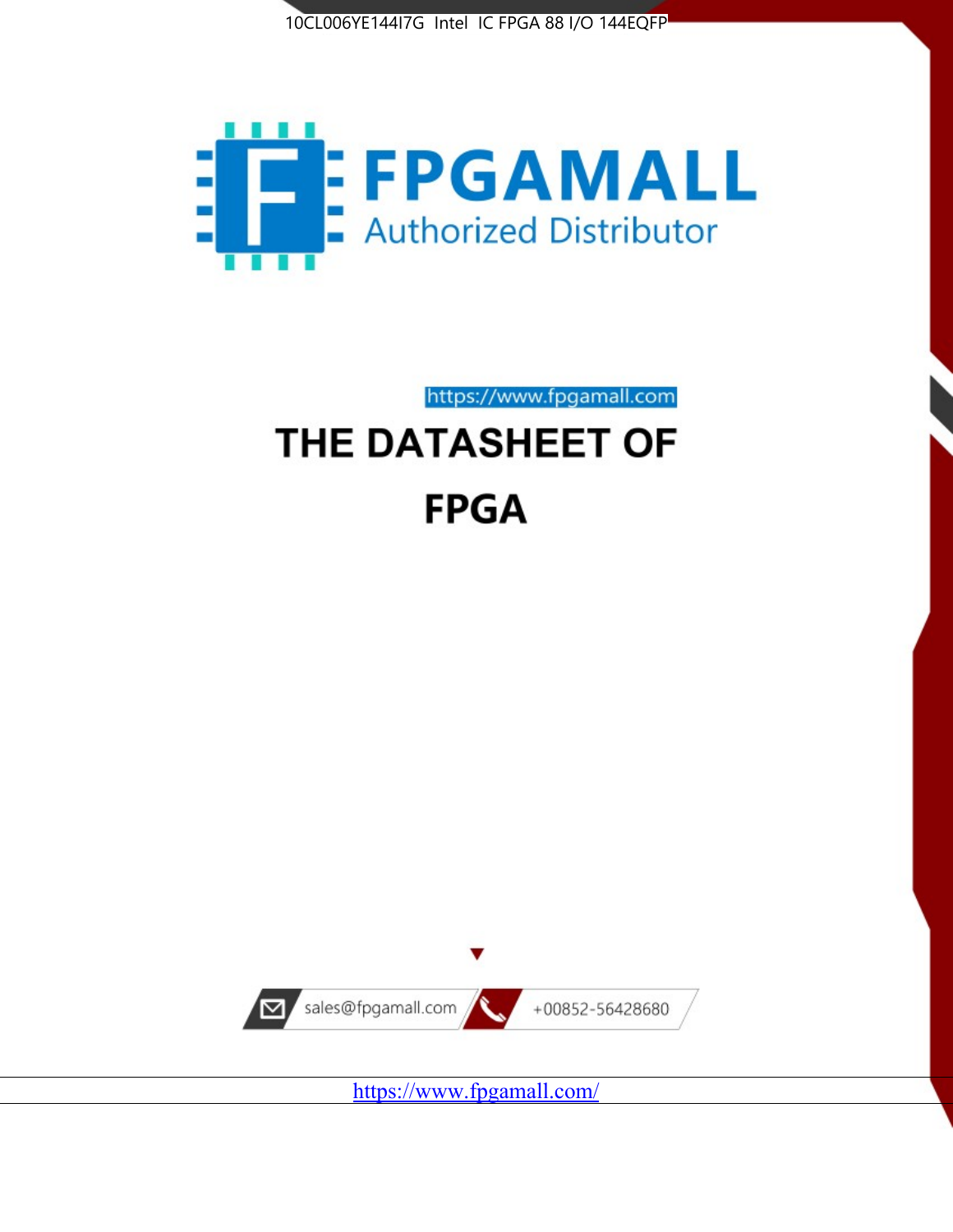10CL006YE144I7G Intel IC FPGA 88 I/O 144EQFP



# **Intel® Cyclone® 10 LP Device Overview**



**C10LP51001 | 2020.05.21** Latest document on the web: **[PDF](https://www.intel.com/content/dam/www/programmable/us/en/pdfs/literature/hb/cyclone-10/c10lp-51001.pdf)** | **[HTML](https://www.intel.com/content/www/us/en/programmable/documentation/hci1490246873896.html)**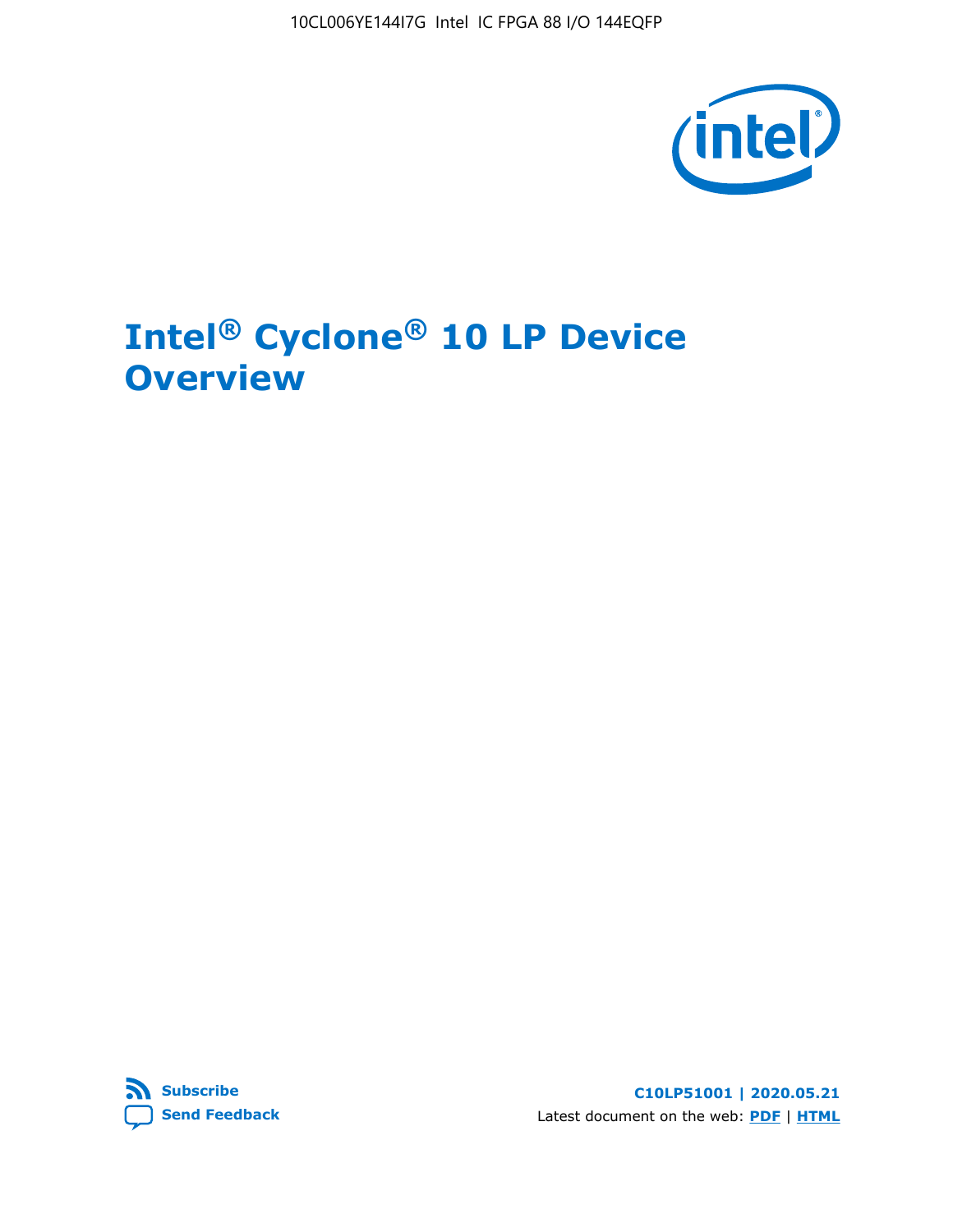

## **Contents**

| Document Revision History for Intel Cyclone 10 LP Device Overview10 |  |
|---------------------------------------------------------------------|--|
|                                                                     |  |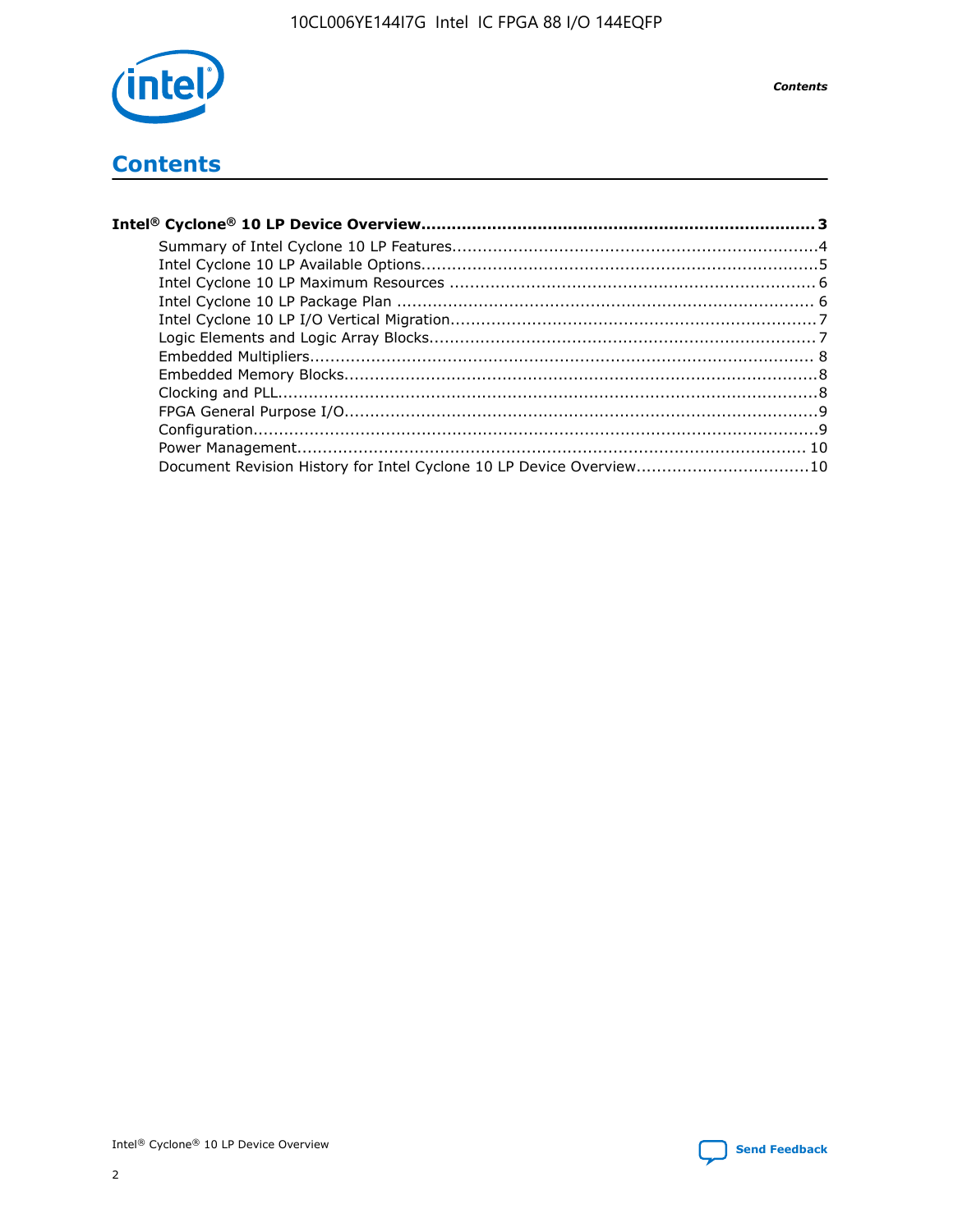

## **Intel® Cyclone® 10 LP Device Overview**

The Intel® Intel Cyclone® 10 LP FPGAs are optimized for low cost and low static power, making them ideal for high-volume and cost-sensitive applications.

Intel Cyclone 10 LP devices provide a high density sea of programmable gates, onboard resources, and general purpose I/Os. These resources satisfies the requirements of I/O expansion and chip-to-chip interfacing. The Intel Cyclone 10 LP architecture suits smart and connected end applications across many market segments:

- Industrial and automotive
- Broadcast, wireline, and wireless
- Compute and storage
- Government, military, and aerospace
- Medical, consumer, and smart energy

The free but powerful Intel Quartus® Prime Lite Edition software suite of design tools meets the requirements of several classes of users:

- Existing FPGA designers
- Embedded designers using the FPGA with Nios® II processor
- Students and hobbyists who are new to FPGA

Advanced users who require access to the full IP Base Suite can subscribe to the Intel Quartus Prime Standard Edition or purchase the license separately.

#### **Related Information**

- [Software Development Tools, Nios II Processor](https://www.altera.com/products/processors/design-tools.html) Provides more information about the Nios II 32-bit soft IP processor and Embedded Design Suite (EDS).
- [Intel Quartus Prime IP Base Suite](https://www.altera.com/products/intellectual-property/design/ip-base-suite.html)
- **[Intel Quartus Prime Editions](https://www.altera.com/products/design-software/fpga-design/quartus-prime/download.html)**

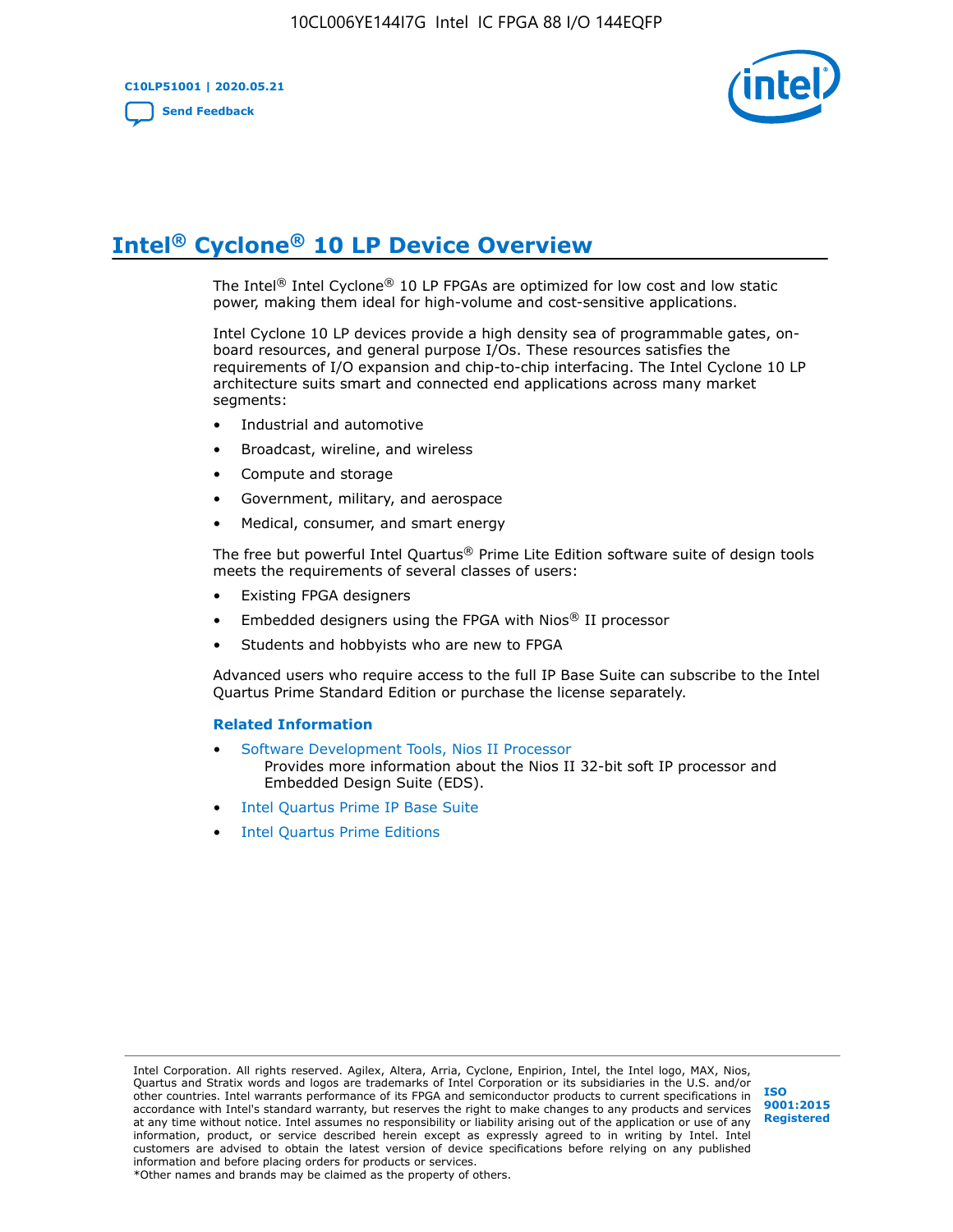

## **Summary of Intel Cyclone 10 LP Features**

#### **Table 1. Summary of Features for Intel Cyclone 10 LP Devices**

| <b>Feature</b>                  | <b>Description</b>                                                                                                                                                                                                                                        |
|---------------------------------|-----------------------------------------------------------------------------------------------------------------------------------------------------------------------------------------------------------------------------------------------------------|
| Technology                      | Low-cost, low-power FPGA fabric<br>$\bullet$<br>1.0 V and 1.2 V core voltage options<br>Available in commercial, industrial, and automotive temperature grades                                                                                            |
| Packaging                       | Several package types and footprints:<br>٠<br>- FineLine BGA (FBGA)<br>- Enhanced Thin Quad Flat Pack (EQFP)<br>- Ultra FineLine BGA (UBGA)<br>- Micro FineLine BGA (MBGA)<br>Multiple device densities with pin migration capability<br>RoHS6 compliance |
| Core architecture               | Logic elements (LEs)-four-input look-up table (LUT) and register<br>٠<br>Abundant routing/metal interconnect between all LEs<br>٠                                                                                                                         |
| Internal memory<br>blocks       | M9K-9-kilobits (Kb) of embedded SRAM memory blocks, cascadable<br>$\bullet$<br>Configurable as RAM (single-port, simple dual port, or true dual port), FIFO buffers, or ROM<br>٠                                                                          |
| Embedded multiplier<br>blocks   | One $18 \times 18$ or two 9 $\times$ 9 multiplier modes, cascadable<br>$\bullet$<br>Complete suite of DSP IPs for algorithmic acceleration<br>$\bullet$                                                                                                   |
| Clock networks                  | Global clocks that drive throughout entire device, feeding all device quadrants<br>٠<br>Up to 15 dedicated clock pins that can drive up to 20 global clocks<br>$\bullet$                                                                                  |
| Phase-locked loops<br>(PLLs)    | Up to four general purpose PLLs<br>٠<br>Provides robust clock management and synthesis<br>$\bullet$                                                                                                                                                       |
| General-purpose I/Os<br>(GPIOs) | Multiple I/O standards support<br>$\bullet$<br>Programmable I/O features<br>$\bullet$<br>True LVDS and emulated LVDS transmitters and receivers<br>٠<br>On-chip termination (OCT)                                                                         |
| SEU mitigation                  | SEU detection during configuration and operation                                                                                                                                                                                                          |
| Configuration                   | Active serial (AS), passive serial (PS), fast passive parallel (FPP)<br>$\bullet$<br>JTAG configuration scheme<br>٠<br>Configuration data decompression<br>Remote system upgrade<br>٠                                                                     |

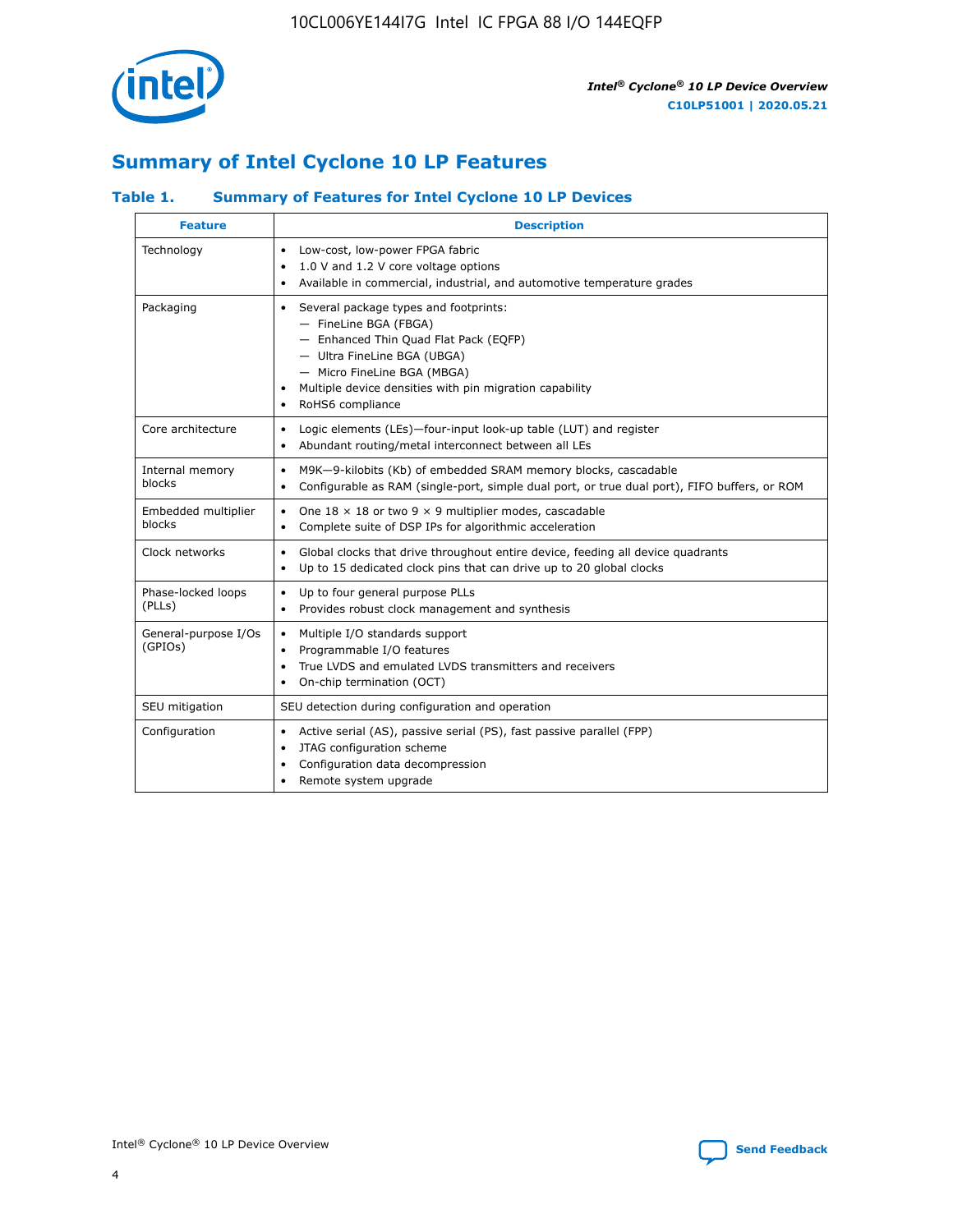*Intel® Cyclone® 10 LP Device Overview* **C10LP51001 | 2020.05.21**



## **Intel Cyclone 10 LP Available Options**

#### **Figure 1. Sample Ordering Code and Available Options for Intel Cyclone 10 LP Devices —Preliminary**



#### **Related Information**

#### [Extended Temperature Device Support](https://www.intel.com/content/www/us/en/products/programmable/temperature.html)

Lists the ordering part number of devices that support the extended industrial operating temperature, the devices' operational speed grade, and Intel Quartus Prime option to set for performing timing analysis at the extended junction temperature range.

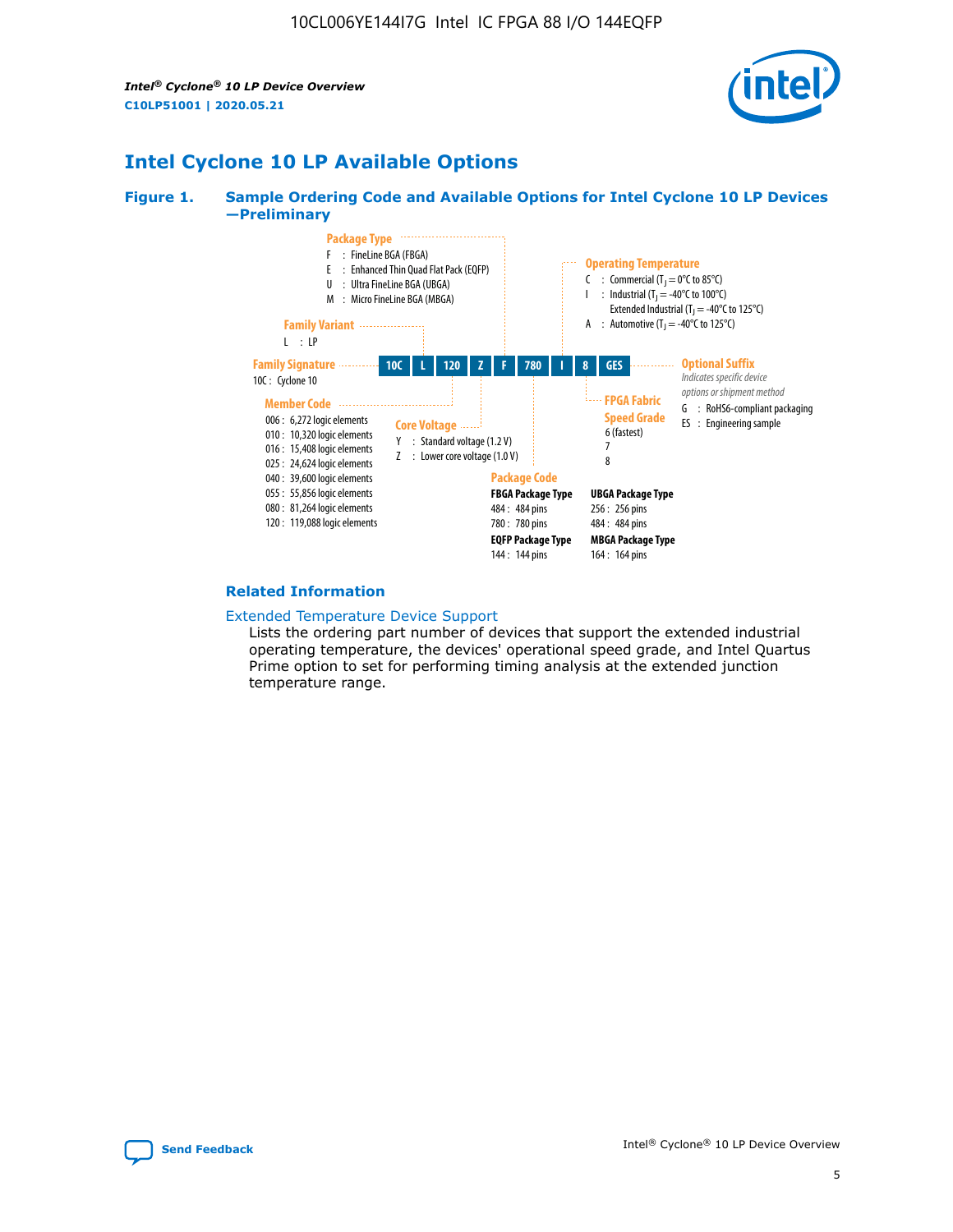

## **Intel Cyclone 10 LP Maximum Resources**

#### **Table 2. Maximum Resource Counts for Intel Cyclone 10 LP Devices**

|                           | <b>Resource</b>  | <b>Device</b>  |                |                |                |                |                |                |                |
|---------------------------|------------------|----------------|----------------|----------------|----------------|----------------|----------------|----------------|----------------|
|                           |                  | <b>10CL006</b> | <b>10CL010</b> | <b>10CL016</b> | <b>10CL025</b> | <b>10CL040</b> | <b>10CL055</b> | <b>10CL080</b> | <b>10CL120</b> |
| Logic Elements (LE)       |                  | 6,272          | 10,320         | 15,408         | 24,624         | 39,600         | 55,856         | 81,264         | 119,088        |
| M9K                       | <b>Block</b>     | 30             | 46             | 56             | 66             | 126            | 260            | 305            | 432            |
| Memory                    | Capacity<br>(Kb) | 270            | 414            | 504            | 594            | 1,134          | 2,340          | 2,745          | 3,888          |
| $18 \times 18$ Multiplier |                  | 15             | 23             | 56             | 66             | 126            | 156            | 244            | 288            |
| <b>PLL</b>                |                  | 2              | $\overline{2}$ | 4              | 4              | $\overline{4}$ | 4              | 4              | 4              |
| Clock                     |                  | 20             | 20             | 20             | 20             | 20             | 20             | 20             | 20             |
| Maximum I/O               |                  | 176            | 176            | 340            | 150            | 325            | 321            | 423            | 525            |
| Maximum LVDS              |                  | 65             | 65             | 137            | 52             | 124            | 132            | 178            | 230            |

## **Intel Cyclone 10 LP Package Plan**

#### **Table 3. Package Plan for Intel Cyclone 10 LP Devices**

The GPIO counts do not include the DCLK pins. The LVDS counts include DIFFIO and DIFFCLK pairs only-LVDS I/Os with both p and n pins. Refer to the related information.

| <b>Device</b> | <b>Package</b>                                    |             |                           |             |                             |             |                           |             |                             |                   |                             |                   |             |
|---------------|---------------------------------------------------|-------------|---------------------------|-------------|-----------------------------|-------------|---------------------------|-------------|-----------------------------|-------------------|-----------------------------|-------------------|-------------|
|               | M164<br><b>Type</b><br>164-pin MBGA               |             | 256-pin UBGA              | <b>U256</b> | <b>U484</b><br>484-pin UBGA |             | E144<br>144-pin EQFP      |             | <b>F484</b><br>484-pin FBGA |                   | <b>F780</b><br>780-pin FBGA |                   |             |
|               | <b>Size</b><br>$8 \text{ mm} \times 8 \text{ mm}$ |             | $14$ mm $\times$ 14<br>mm |             | $19$ mm $\times$ 19<br>mm   |             | $22$ mm $\times$ 22<br>mm |             | $23$ mm $\times$ 23<br>mm   |                   | $29$ mm $\times$ 29<br>mm   |                   |             |
|               | <b>Ball</b><br><b>Pitch</b>                       | $0.5$ mm    |                           | $0.8$ mm    |                             | $0.8$ mm    |                           | $0.5$ mm    |                             | 1.0 <sub>mm</sub> |                             | 1.0 <sub>mm</sub> |             |
|               | I/O<br><b>Type</b>                                | <b>GPIO</b> | <b>LVDS</b>               | <b>GPIO</b> | <b>LVDS</b>                 | <b>GPIO</b> | <b>LVDS</b>               | <b>GPIO</b> | <b>LVDS</b>                 | <b>GPIO</b>       | <b>LVDS</b>                 | <b>GPIO</b>       | <b>LVDS</b> |
| 10CL006       |                                                   |             |                           | 176         | 65                          |             |                           | 88          | 22                          |                   |                             |                   |             |
| 10CL010       |                                                   | 101         | 26                        | 176         | 65                          |             |                           | 88          | 22                          |                   |                             |                   |             |
| 10CL016       |                                                   | 87          | 22                        | 162         | 53                          | 340         | 137                       | 78          | 19                          | 340               | 137                         |                   |             |
| 10CL025       |                                                   | —           | —                         | 150         | 52                          | —           |                           | 76          | 18                          | -                 | —                           |                   |             |
| 10CL040       |                                                   |             |                           |             |                             | 325         | 124                       |             |                             | 325               | 124                         |                   |             |
| 10CL055       |                                                   |             |                           |             |                             | 321         | 132                       |             |                             | 321               | 132                         |                   |             |
| 10CL080       |                                                   |             |                           |             |                             | 289         | 110                       |             |                             | 289               | 110                         | 423               | 178         |
| 10CL120       |                                                   |             |                           |             |                             |             |                           |             |                             | 277               | 103                         | 525               | 230         |

#### **Related Information**

- [Why does the Intel Quartus Prime software device pin-out show a different](https://www.intel.com/content/altera-www/global/en_us/index/support/support-resources/knowledge-base/component/2020/why-does-intel--quartus--device-pinout-pin-count-shows-a-differe0.html) [number of pins compared to the Intel Cyclone 10 LP Device Overview?](https://www.intel.com/content/altera-www/global/en_us/index/support/support-resources/knowledge-base/component/2020/why-does-intel--quartus--device-pinout-pin-count-shows-a-differe0.html)
- [How is the LVDS pair count that is published in the Intel Cyclone 10 LP Device](https://www.intel.com/content/altera-www/global/en_us/index/support/support-resources/knowledge-base/component/2020/how-is-the-lvds-pair-count-in-intel--cyclone--10-device-overview.html) [Overview calculated?](https://www.intel.com/content/altera-www/global/en_us/index/support/support-resources/knowledge-base/component/2020/how-is-the-lvds-pair-count-in-intel--cyclone--10-device-overview.html)



Intel<sup>®</sup> Cyclone<sup>®</sup> 10 LP Device Overview **[Send Feedback](mailto:FPGAtechdocfeedback@intel.com?subject=Feedback%20on%20Intel%20Cyclone%2010%20LP%20Device%20Overview%20(C10LP51001%202020.05.21)&body=We%20appreciate%20your%20feedback.%20In%20your%20comments,%20also%20specify%20the%20page%20number%20or%20paragraph.%20Thank%20you.)** Send Feedback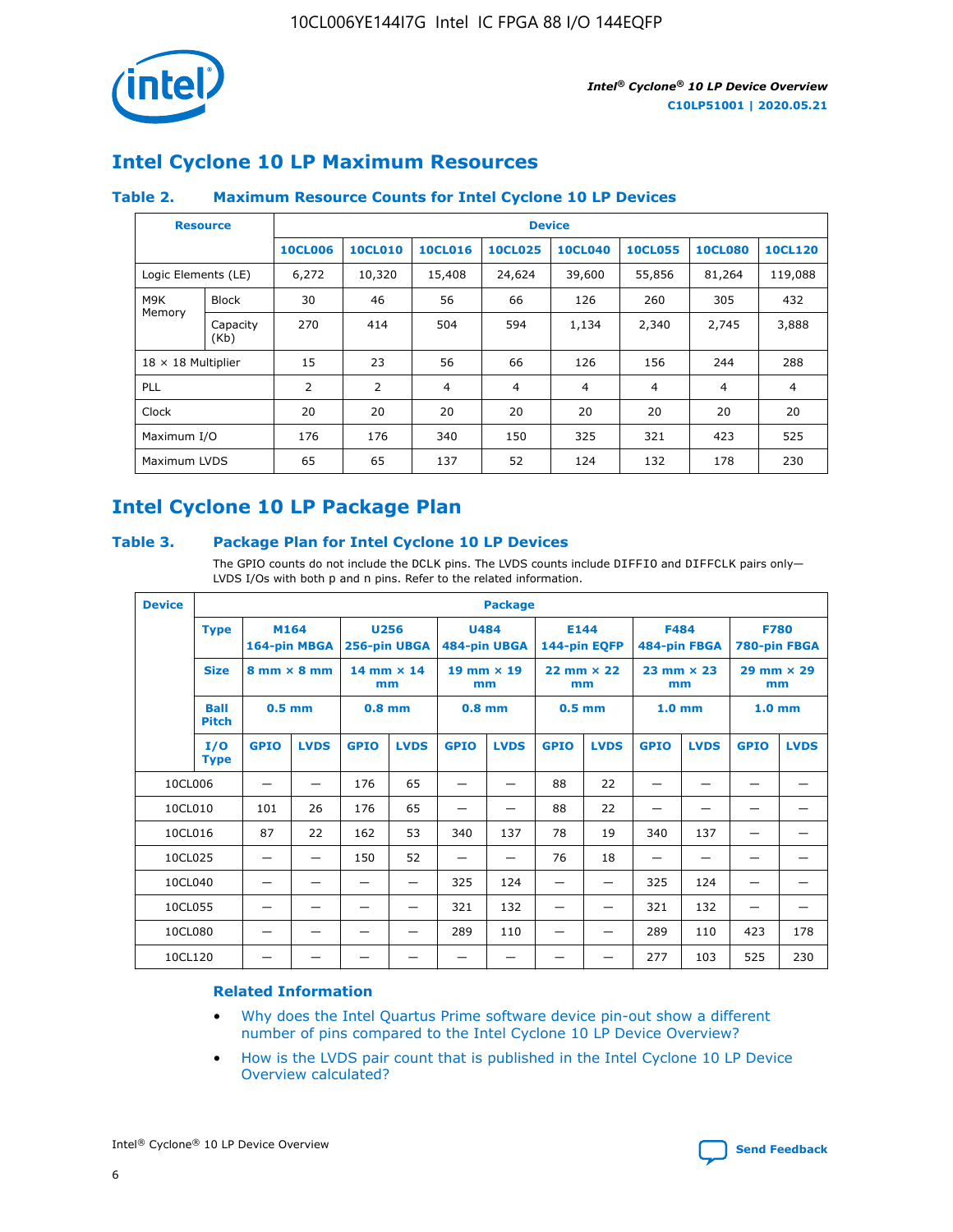*Intel® Cyclone® 10 LP Device Overview* **C10LP51001 | 2020.05.21**



## **Intel Cyclone 10 LP I/O Vertical Migration**

#### **Figure 2. Migration Capability Across Intel Cyclone 10 LP Devices**

- The arrows indicate the migration paths. The devices included in each vertical migration path are shaded. Devices with lesser I/O resources in the same path have lighter shades.
- To achieve full I/O migration across devices in the same migration path, restrict I/O usage to match the device with the lowest I/O count.



*Note:* To verify the pin migration compatibility, use the Pin Migration View window in the Intel Quartus Prime software Pin Planner.

## **Logic Elements and Logic Array Blocks**

The LAB consists of 16 logic elements (LE) and a LAB-wide control block. An LE is the smallest unit of logic in the Intel Cyclone 10 LP device architecture. Each LE has four inputs, a four-input look-up table (LUT), a register, and output logic. The four-input LUT is a function generator that can implement any function with four variables.

#### **Figure 3. Intel Cyclone 10 LP Device Family LEs**



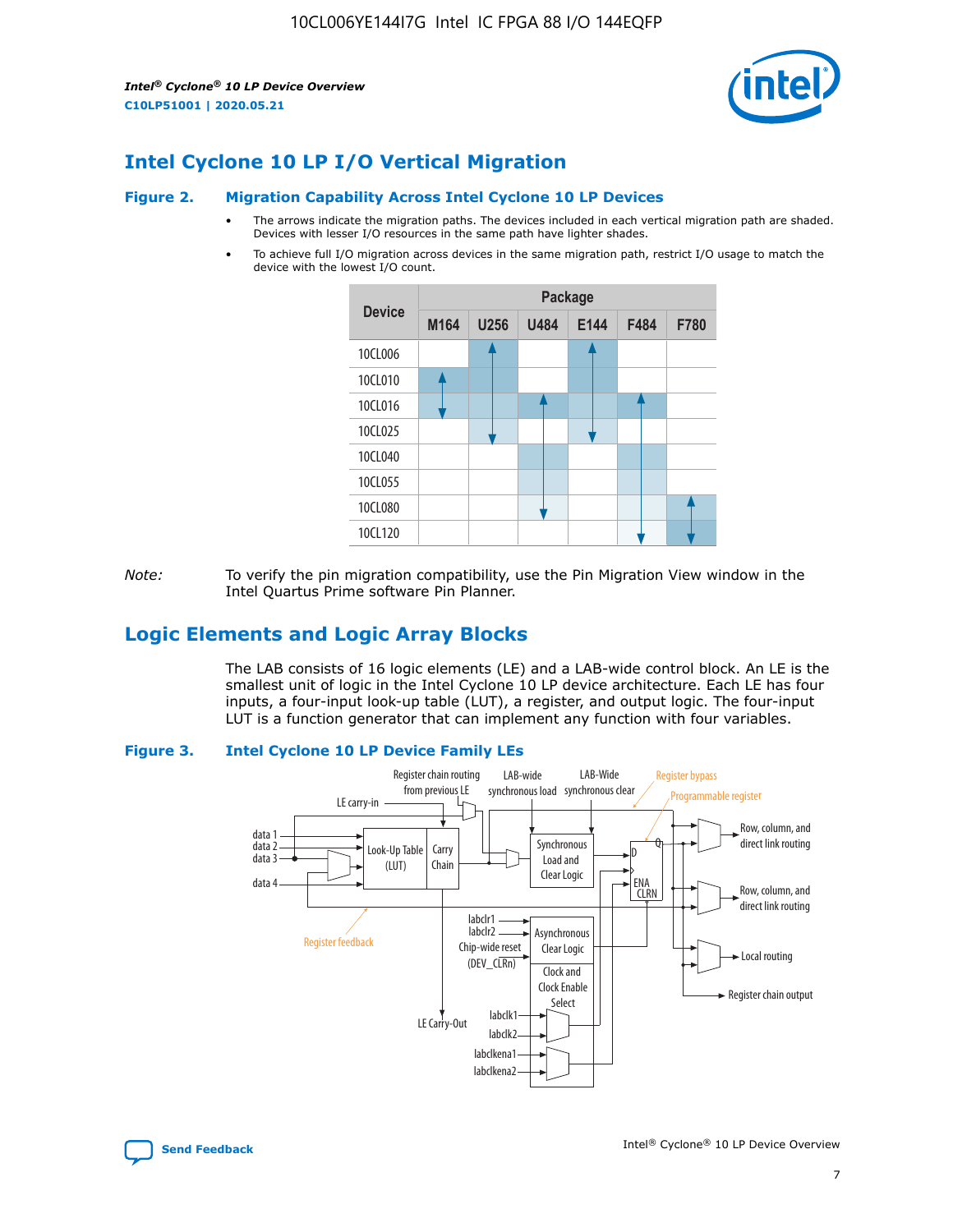

## **Embedded Multipliers**

Each embedded multiplier block in Intel Cyclone 10 LP devices supports one individual  $18 \times 18$ -bit multiplier or two individual 9  $\times$  9-bit multipliers. You can cascade the multiplier blocks to form wider or deeper logic structures.

You can control the operation of the embedded multiplier blocks using the following options:

- Parameterize the relevant IP cores with the Intel Quartus Prime parameter editor
- Infer the multipliers directly with VHDL or Verilog HDL

Intel and partners offer popular DSP IPs for Intel Cyclone 10 LP devices, including:

- Finite impulse response (FIR)
- Fast Fourier transform (FFT)
- Numerically controlled oscillator (NCO) functions

For a streamlined DSP design flow, the DSP Builder tool integrates the Intel Quartus Prime software with MathWorks Simulink and MATLAB design environments.

## **Embedded Memory Blocks**

The embedded memory structure consists of M9K memory blocks columns. Each M9K memory block of a Intel Cyclone 10 LP device provides 9 Kb of on-chip memory. You can cascade the memory blocks to form wider or deeper logic structures.

You can configure the M9K memory blocks as RAM, FIFO buffers, or ROM.

#### **Table 4. M9K Operation Modes and Port Widths**

| <b>Operation Modes</b> | <b>Port Widths</b>                           |
|------------------------|----------------------------------------------|
| Single port            | $x1, x2, x4, x8, x9, x16, x18, x32, and x36$ |
| Simple dual port       | $x1, x2, x4, x8, x9, x16, x18, x32, and x36$ |
| True dual port         | x1, x2, x4, x8, x9, x16, and x18             |

## **Clocking and PLL**

Intel Cyclone 10 LP devices feature global clock (GCLK) networks, dedicated clock pins, and general purpose PLLs.

- Up to 20 GCLK networks that drive throughout the device
- Up to 15 dedicated clock pins
- Up to four general purpose PLLs with five outputs per PLL

The PLLs provide robust clock management and synthesis for the Intel Cyclone 10 LP device. You can dynamically reconfigure the PLLs in user mode to change the clock phase or frequency.

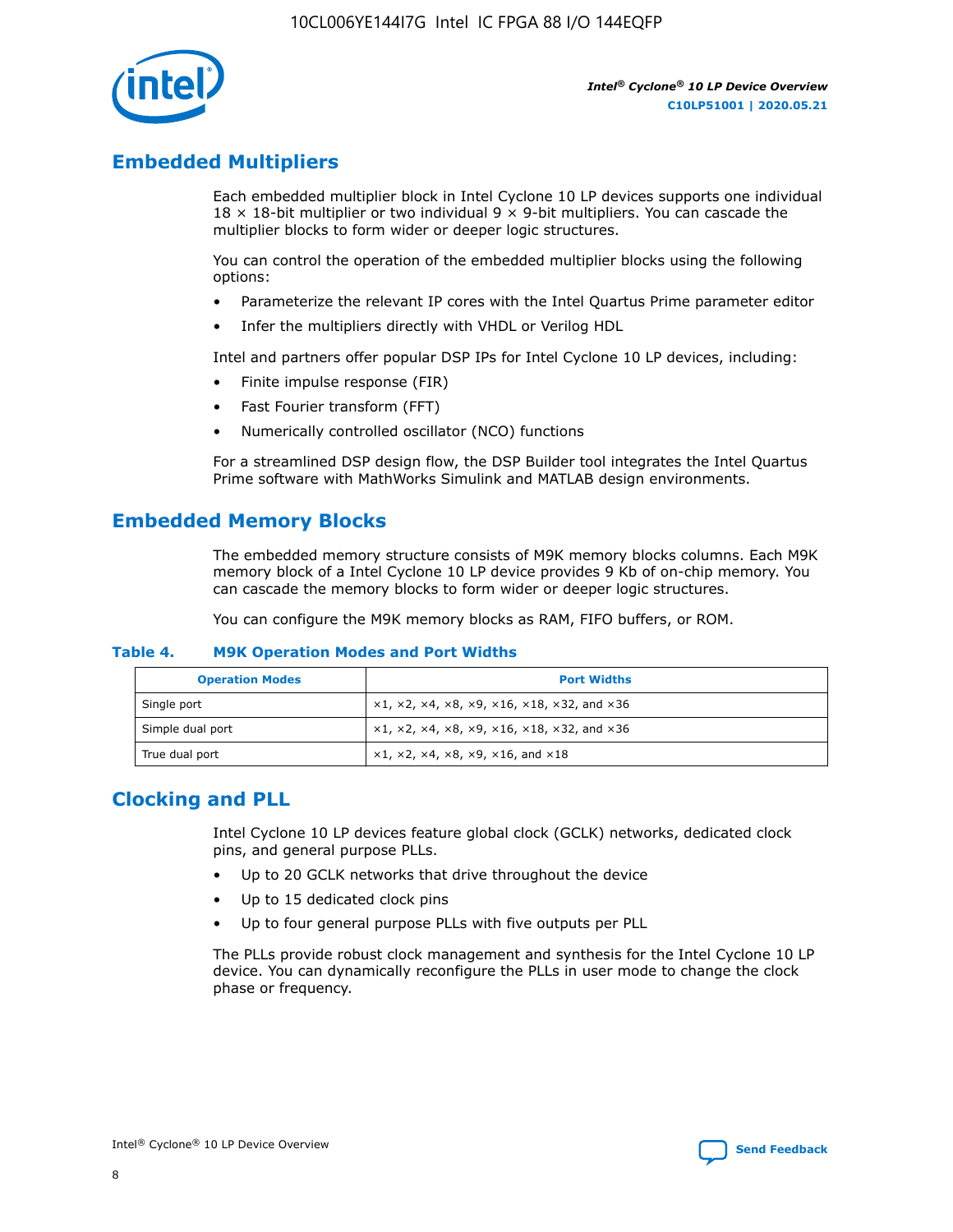10CL006YE144I7G Intel IC FPGA 88 I/O 144EQFP

*Intel® Cyclone® 10 LP Device Overview* **C10LP51001 | 2020.05.21**



## **FPGA General Purpose I/O**

Intel Cyclone 10 LP devices offer highly configurable GPIOs with these features:

- Support for over 20 popular single-ended and differential I/O standards.
- Programmable bus hold, pull-up resistors, delay, and drive strength.
- Programmable slew rate control to optimize signal integrity.
- Calibrated on-chip series termination ( $R<sub>S</sub>$  OCT) or driver impedance matching ( $R<sub>S</sub>$ ) for single-endd I/O standards.
- True and emulated LVDS buffers with LVDS SERDES implemented using logic elements in the device core.
- Hot socketing support.

## **Configuration**

Intel Cyclone 10 LP devices use SRAM cells to store configuration data. Configuration data is downloaded to the Intel Cyclone 10 LP device each time the device powers up.

You can use EPCS or EPCQ (AS x1) flash configuration devices to store configuration data and configure the Intel Cyclone 10 LP FPGAs.

- Intel Cyclone 10 LP devices support 1.5 V, 1.8 V, 2.5 V, 3.0 V, and 3.3 V programming voltages and several configuration schemes.
- The single-event upset (SEU) mitigation feature detects cyclic redundancy check (CRC) errors automatically during configuration and optionally during user  $mode<sup>(1)</sup>$ .

#### **Table 5. Configuration Schemes and Features Supported by Intel Cyclone 10 LP Devices**

| <b>Configuration Scheme</b> | <b>Configuration Method</b>     | <b>Decompression</b> | <b>Remote System</b><br><b>Upgrade</b> |  |
|-----------------------------|---------------------------------|----------------------|----------------------------------------|--|
| Active serial (AS)          | Serial configuration device     | Yes                  | Yes                                    |  |
| Passive serial (PS)         | External host with flash memory | Yes                  | Yes                                    |  |
|                             | Download cable                  | Yes                  |                                        |  |
| Fast passive parallel (FPP) | External host with flash memory |                      | Yes                                    |  |
| JTAG                        | External host with flash memory |                      |                                        |  |
|                             | Download cable                  |                      |                                        |  |

#### **Related Information**

[Configuration Devices](https://www.altera.com/products/configuration-devices/overview.html)

Provides more information about the EPCS and EPCQ configuration devices.

 $(1)$  User mode error detection is not supported on 1.0 V core voltage Intel Cyclone 10 LP device variants.

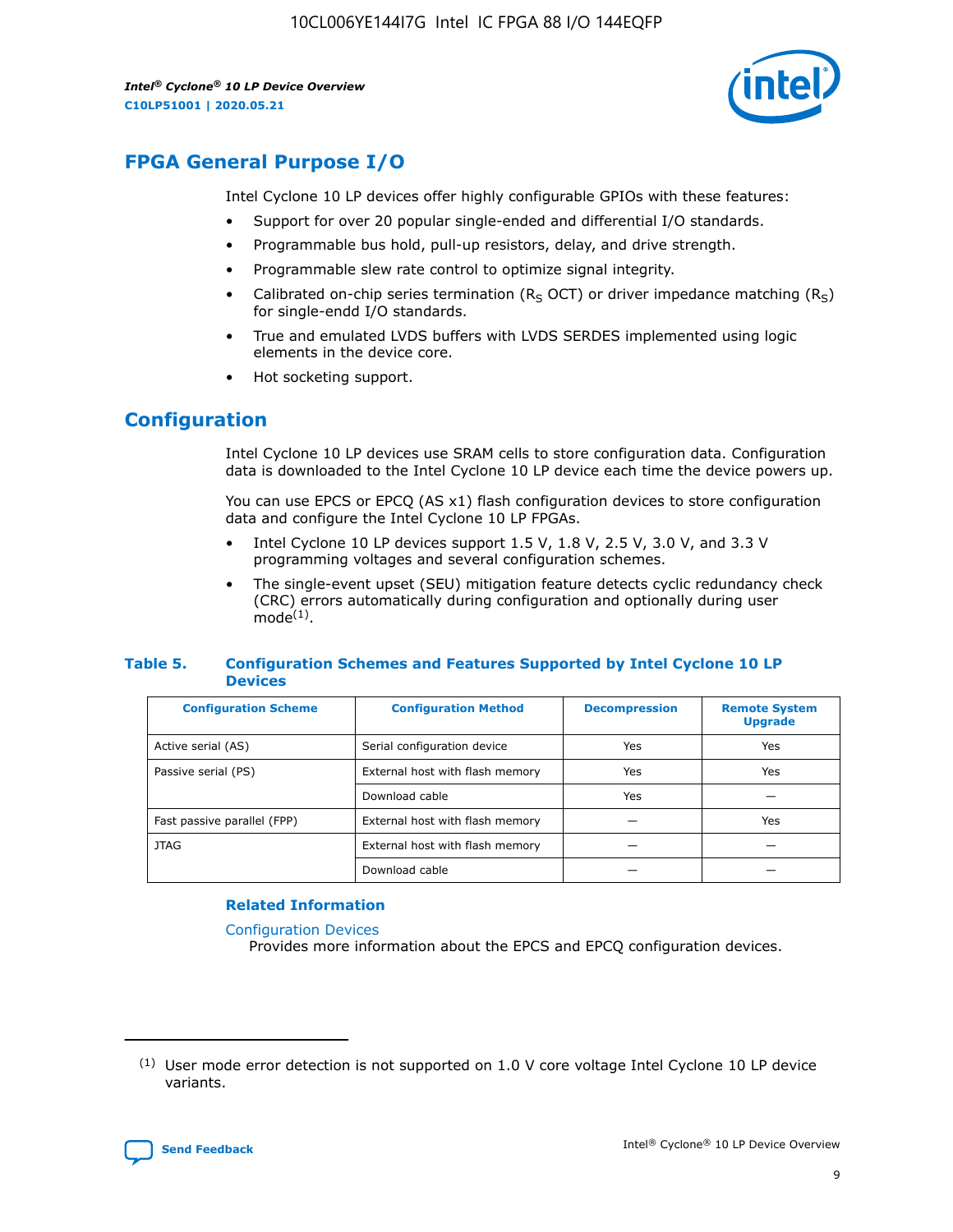

### **Power Management**

Intel Cyclone 10 LP devices are built on optimized low-power process:

- Available in two core voltage options: 1.2 V and 1.0 V
- Hot socketing compliant without needing external components or special design requirements

To accelerate your design schedule, combine Intel Intel Cyclone 10 LP FPGAs with Intel Enpirion® Power Solutions. Intel's ultra-compact and efficient Intel Enpirion PowerSoCs are ideal for meeting Intel Cyclone 10 LP power requirements. Intel Enpirion PowerSoCs integrate most of the required components to provide you fullyvalidated and straightforward solutions with up to 96% efficiency. These advantages reduce your power supply design time and allow you to focus on your IP and FPGA designs.

#### **Related Information**

#### [Enpirion Power Solutions](https://www.altera.com/products/power/devices.html)

Provides more information about Enpirion PowerSoC devices.

### **Document Revision History for Intel Cyclone 10 LP Device Overview**

| <b>Document</b><br><b>Version</b> | <b>Changes</b>                                                                                                                                                                                                                                                        |
|-----------------------------------|-----------------------------------------------------------------------------------------------------------------------------------------------------------------------------------------------------------------------------------------------------------------------|
| 2020.05.21                        | At the package plan table, added description and related information links that explain how the GPIO<br>and LVDS pins are counted.                                                                                                                                    |
| 2019.12.30                        | Added related information link to the <i>Extended Temperature Device Support</i> page that provides a list of<br>devices that support the extended temperature range, their operational speed grade, and related Intel<br>Quartus Prime settings for timing analysis. |

| <b>Date</b> | <b>Version</b> | <b>Changes</b>   |
|-------------|----------------|------------------|
| May 2017    | 2017.05.08     | Initial release. |